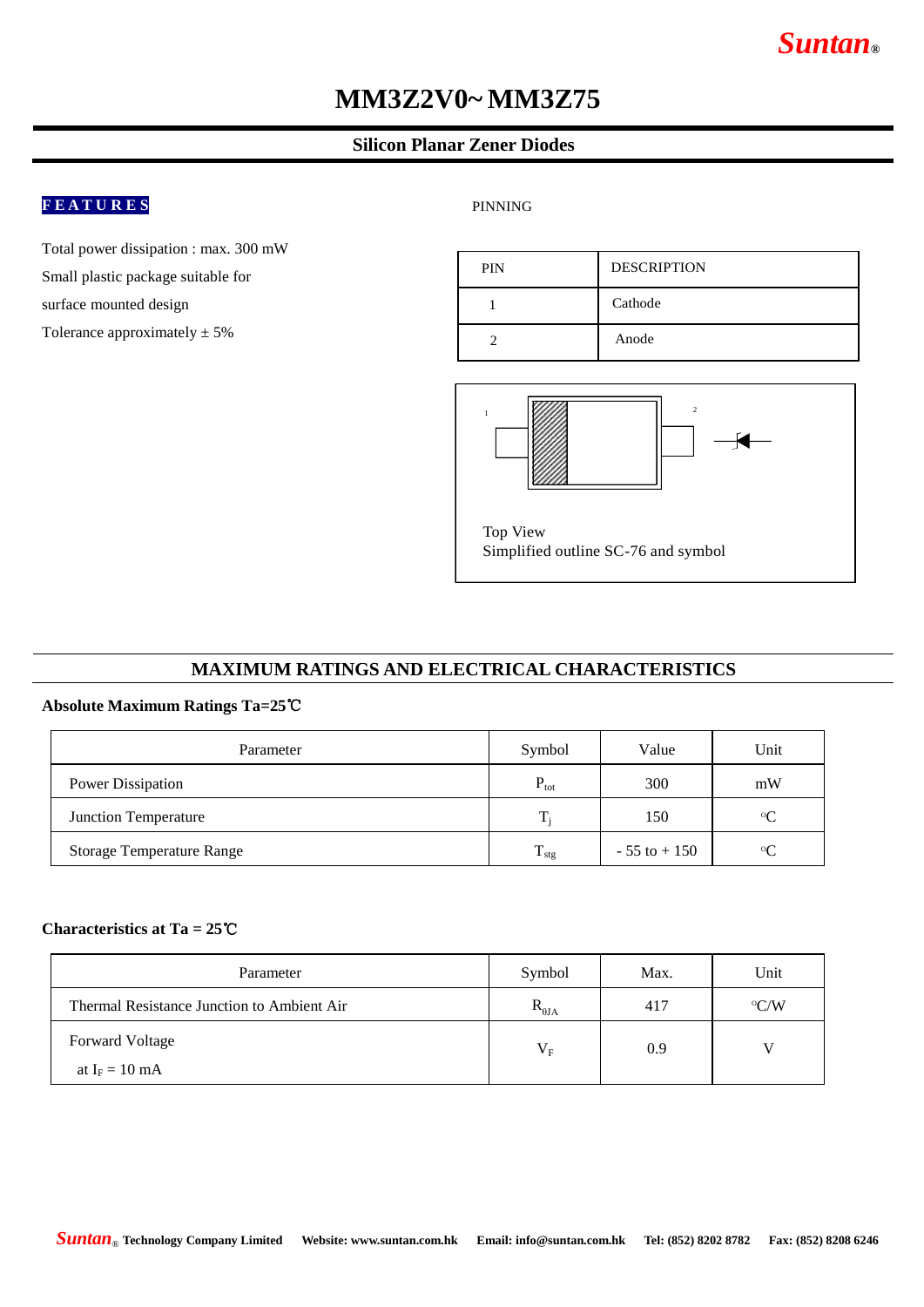## **Silicon Planar Zener Diodes MM3Z2V0~ MM3Z75**

## **Characteristics at T<sup>a</sup> = 25**℃

|               |                            |       | Zener Voltage Range <sup>1)</sup> |                        | Dynamic Impedance          |                | Reverse Leakage Current |                  |
|---------------|----------------------------|-------|-----------------------------------|------------------------|----------------------------|----------------|-------------------------|------------------|
| Type          | Marking                    | Vznom | $V_{ZT}$                          | at $I_{Z_{\perp}^{T}}$ | $Z_{\underline{\chi_{T}}}$ | at $I_{ZT}$    | $I_R$                   | at $V_R$         |
|               | Code                       | (V)   | (V)                               | (mA)                   | Max. $(\Omega)$            | (mA)           | Max. $(\mu A)$          | (V)              |
| MM3Z2V0       | B <sub>0</sub>             | 2.0   | 1.82.15                           | 5                      | 100                        | 5              | 120                     | 0.5              |
| MM3Z2V2       | CO                         | 2.2   | 2.082.33                          | 5                      | 100                        | 5              | 120                     | 0.7              |
| MM3Z2V4       | 1 <sup>C</sup>             | 2.4   | 2.282.56                          | 5                      | 100                        | 5              | 120                     | $\mathbf{1}$     |
| MM3Z2V7       | 1D                         | 2.7   | 2.52.9                            | 5                      | 110                        | 5              | 120                     | $\mathbf{1}$     |
| MM3Z3V0       | 1E                         | 3.0   | 2.83.2                            | 5                      | 120                        | 5              | 50                      | $\mathbf{1}$     |
| MM3Z3V3       | 1F                         | 3.3   | 3.13.5                            | 5                      | 130                        | 5              | 20                      | 1                |
| MM3Z3V6       | 1H                         | 3.6   | 3.43.8                            | 5                      | 130                        | 5              | 10                      | 1                |
| MM3Z3V9       | 1J                         | 3.9   | 3.74.1                            | 5                      | 130                        | 5              | 5                       | $\mathbf{1}$     |
| MM3Z4V3       | 1K                         | 4.3   | 44.6                              | 5                      | 130                        | 5              | 5                       | $\mathbf{1}$     |
| MM3Z4V7       | 1M                         | 4.7   | 4.45                              | 5                      | 130                        | 5              | $\overline{2}$          | $\mathbf{1}$     |
| MM3Z5V1       | 1 <sub>N</sub>             | 5.1   | 4.85.4                            | 5                      | 130                        | 5              | $\overline{2}$          | 1.5              |
| MM3Z5V6       | 1P                         | 5.6   | 5.26                              | 5                      | 80                         | 5              | $\mathbf 1$             | 2.5              |
| MM3Z6V2       | 1R                         | 6.2   | 5.86.6                            | 5                      | 50                         | 5              | $\mathbf{1}$            | 3                |
| MM3Z6V8       | 1X                         | 6.8   | 6.47.2                            | 5                      | 30                         | 5              | 0.5                     | 3.5              |
| MM3Z7V5       | 1Y                         | 7.5   | 77.9                              | 5                      | 30                         | 5              | 0.5                     | $\overline{4}$   |
| MM3Z8V2       | 1Z                         | 8.2   | 7.78.7                            | 5                      | 30                         | 5              | 0.5                     | $\sqrt{5}$       |
| MM3Z9V1       | 2A                         | 9.1   | 8.59.6                            | 5                      | 30                         | 5              | 0.5                     | 6                |
| <b>MM3Z10</b> | 2B                         | 10    | 9.410.6                           | 5                      | 30                         | 5              | 0.1                     | $\boldsymbol{7}$ |
| <b>MM3Z11</b> | 2C                         | 11    | 10.411.6                          | 5                      | 30                         | 5              | 0.1                     | $\,8\,$          |
| <b>MM3Z12</b> | 2D                         | 12    | 11.412.7                          | 5                      | 35                         | 5              | 0.1                     | 9                |
| <b>MM3Z13</b> | 2E                         | 13    | 12.414.1                          | 5                      | 35                         | 5              | 0.1                     | 10               |
| <b>MM3Z15</b> | $2\mathrm{F}$              | 15    | 13.815.6                          | 5                      | 40                         | 5              | 0.1                     | 11               |
| <b>MM3Z16</b> | 2H                         | 16    | 15.317.1                          | 5                      | 40                         | 5              | 0.1                     | 12               |
| <b>MM3Z18</b> | 2J                         | 18    | 16.819.1                          | 5                      | 45                         | 5              | 0.1                     | 13               |
| <b>MM3Z20</b> | 2K                         | 20    | 18.821.2                          | 5                      | 50                         | 5              | 0.1                     | 15               |
| <b>MM3Z22</b> | 2M                         | 22    | 20.823.3                          | 5                      | 55                         | 5              | 0.1                     | 17               |
| <b>MM3Z24</b> | 2N                         | 24    | 22.825.6                          | 5                      | 60                         | 5              | 0.1                     | 19               |
| <b>MM3Z27</b> | 2P                         | 27    | 25.128.9                          | 2                      | 70                         | 2              | 0.1                     | 21               |
| <b>MM3Z30</b> | 2R                         | 30    | 2832                              | $\overline{c}$         | 80                         | $\overline{c}$ | 0.1                     | 23               |
| <b>MM3Z33</b> | $2{\rm X}$                 | 33    | 3135                              | $\overline{c}$         | 80                         | $\mathbf{2}$   | 0.1                     | 25               |
| <b>MM3Z36</b> | $2\ensuremath{\mathrm{Y}}$ | 36    | 3438                              | $\mathbf{2}$           | 90                         | $\overline{c}$ | 0.1                     | 27               |
| <b>MM3Z39</b> | 2Z                         | 39    | 3741                              | 2                      | 100                        | $\overline{c}$ | 0.1                     | 30               |
| <b>MM3Z43</b> | 3A                         | 43    | 4046                              | $\boldsymbol{2}$       | 130                        | $\sqrt{2}$     | 0.1                     | 33               |
| <b>MM3Z47</b> | 3B                         | 47    | 4450                              | $\overline{c}$         | 150                        | $\overline{c}$ | 0.1                     | 36               |
| <b>MM3Z51</b> | 3C                         | 51    | 4854                              | $\overline{c}$         | 180                        | $\overline{c}$ | 0.1                     | 39               |
| <b>MM3Z56</b> | 3D                         | 56    | 5260                              | $\overline{2}$         | 200                        | $\mathbf{2}$   | 0.1                     | 43               |
| <b>MM3Z62</b> | 3E                         | 62    | 5866                              | $\mathbf{2}$           | 215                        | $\mathbf{2}$   | 0.1                     | 47               |
| <b>MM3Z68</b> | 3F                         | 68    | 6472                              | $\overline{c}$         | 240                        | $\mathbf{2}$   | 0.1                     | 52               |
| <b>MM3Z75</b> | 3H                         | 75    | 7079                              | 2                      | 265                        | 2              | 0.1                     | 56               |

<sup>1)</sup>  $V_{ZT}$  is tested with pulses (20 ms).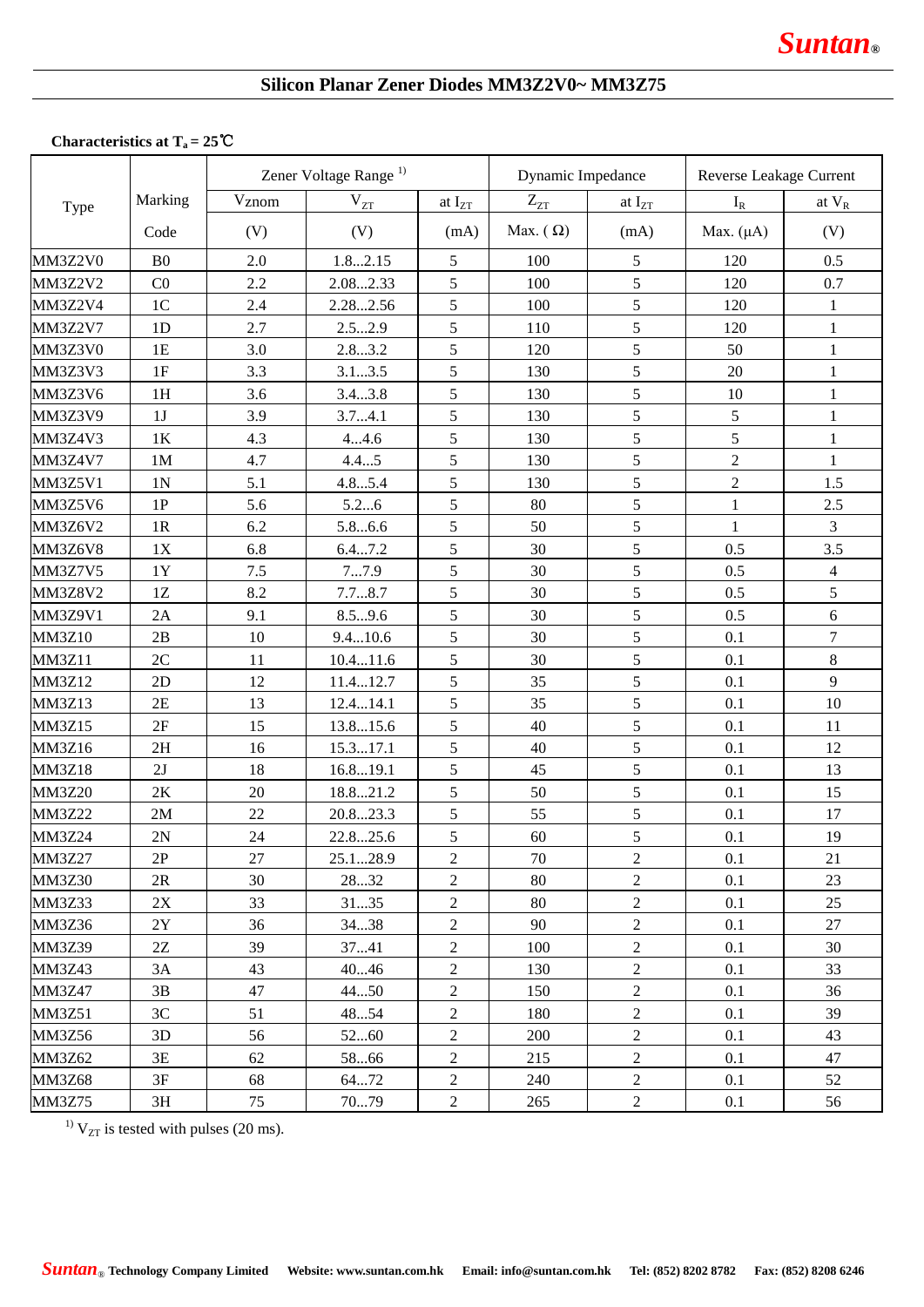## **Silicon Planar Zener Diodes MM3Z2V0~ MM3Z75**



**Breakdown characteristics**  $Tj = constant (pulsed)$